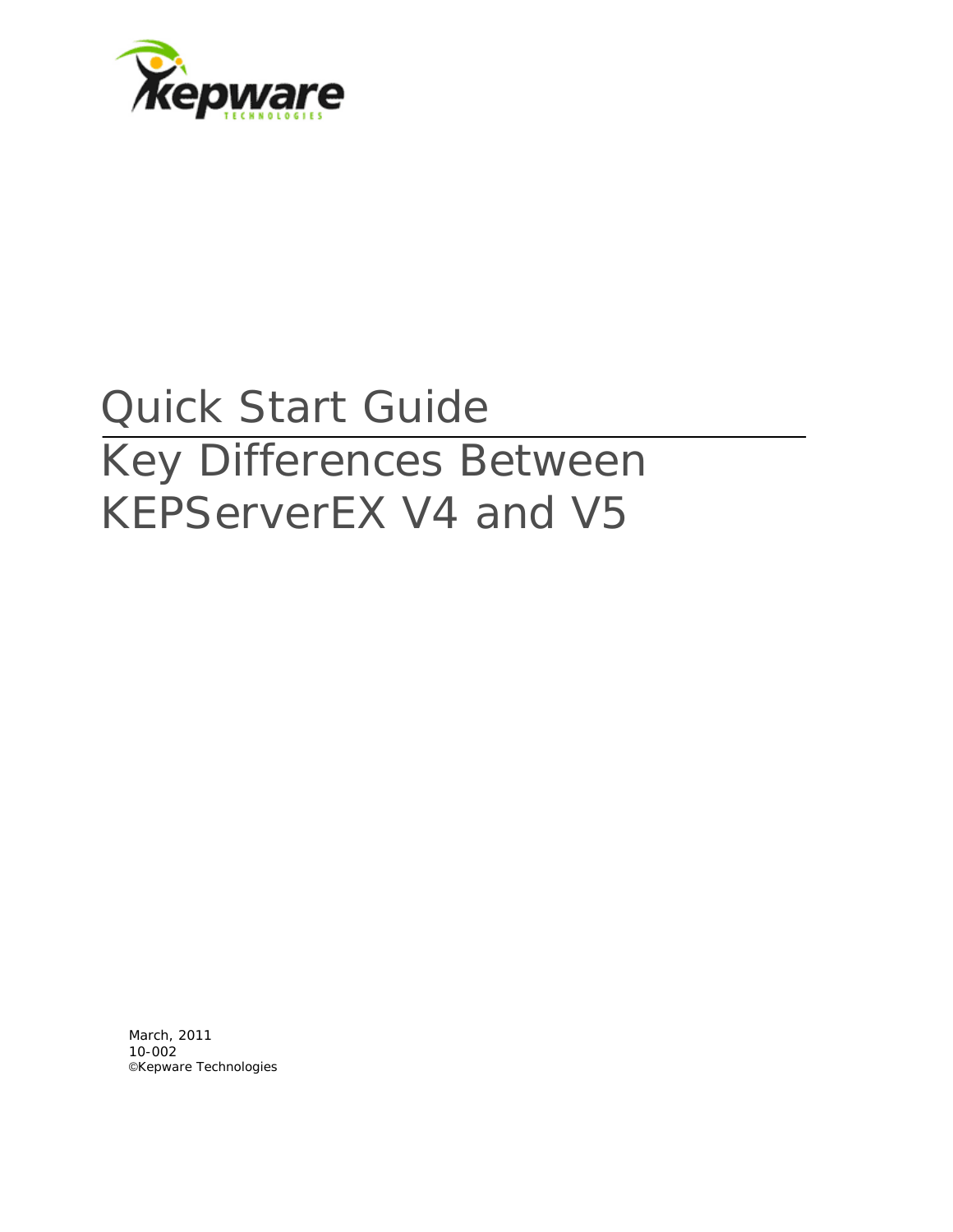## **Table of Contents**

| 1. |     |                                                                   |
|----|-----|-------------------------------------------------------------------|
| 2. |     |                                                                   |
|    | 2.1 |                                                                   |
|    | 2.2 |                                                                   |
|    |     | 2.2.1                                                             |
|    |     | 2.2.2                                                             |
|    | 2.3 |                                                                   |
|    | 2.4 |                                                                   |
|    | 2.5 |                                                                   |
|    |     |                                                                   |
|    | 2.6 |                                                                   |
|    |     | 261                                                               |
|    |     | 262                                                               |
|    | 2.7 | Drivers and Plug-Ins Affected when the Server Runs as a Service 3 |
|    |     | 2.7.1                                                             |
|    |     | 2.7.2                                                             |
|    |     | 2.7.3                                                             |
|    |     | 2.7.4                                                             |
|    |     | 2.7.5                                                             |
|    |     | 2.7.6                                                             |
|    | 2.8 |                                                                   |

 $\mathbf i$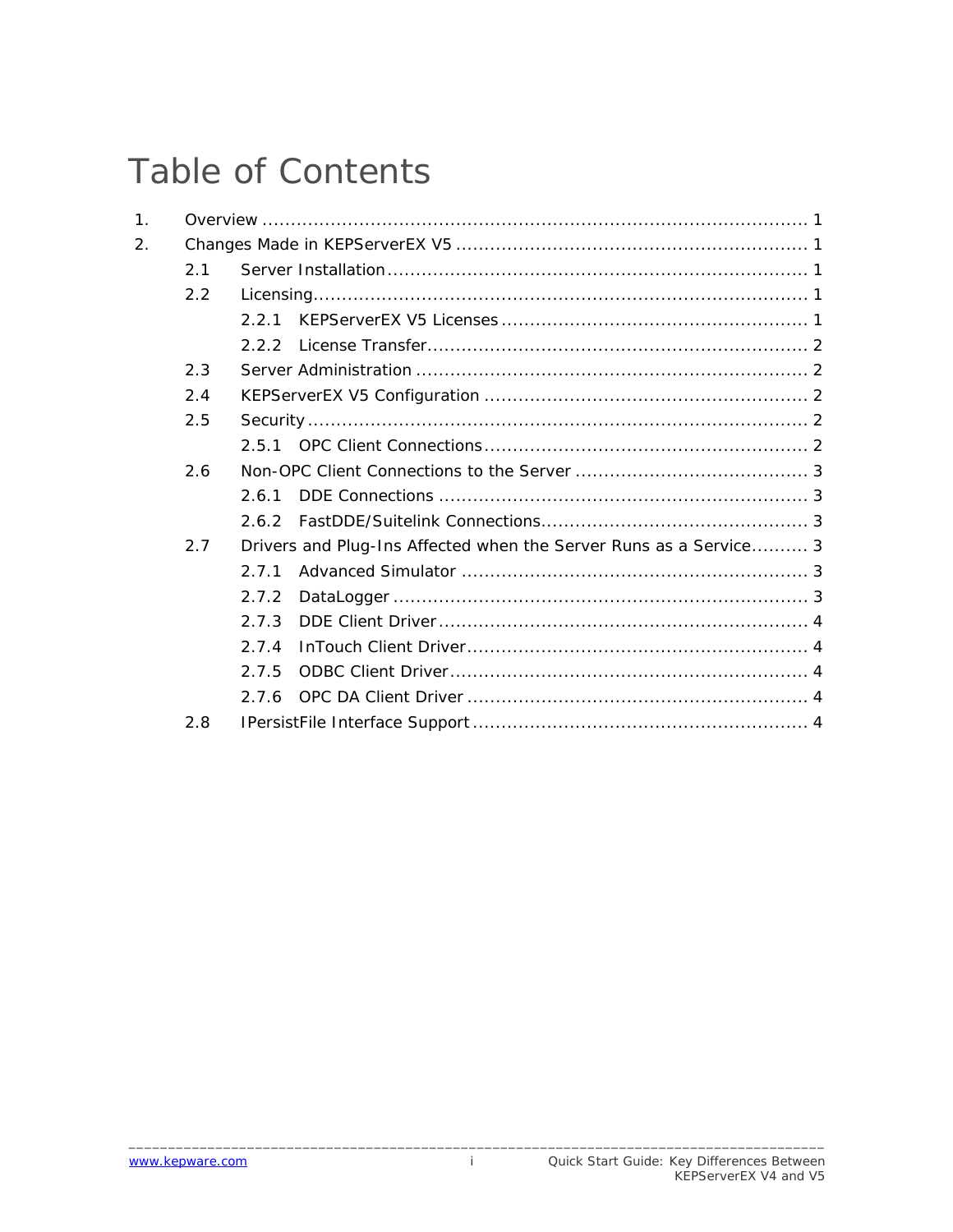### <span id="page-2-0"></span>**1.Overview**

This guide intends to provide a brief description of the differences between KEPServerEX V4 and KEPServerEX V5. For more information on features and options, refer to the KEPServerEX V5 help file.

## **2.Changes Made in KEPServerEX V5**

The most important change made in KEPServerEX V5 is the separation of the Configuration and the Runtime: this allows users to create and edit projects online or offline. The Runtime is now administered through a separate administration utility. To access the Administration menu, right-click on the KEPServerEX icon located in the System Tray.

KEPServerEX V5 also manages licensing through a separate utility. To access the License Utility, right-click on the KEPServerEX icon located in the System Tray and then select **License Utility**.

#### 2.1 Server Installation

Users that already have KEPServerEX V4 installed on a machine have two options when installing KEPServerEX V5. Descriptions of the options are as follows:

- **Side by Side:** This installation allows users to run both server versions at the same time. It is recommended for users that need to run concurrent tests comparing the old server to the new server. In order to connect to KEPServerEX V5, the OPC client must reference a new Program ID.
- **Remove and Replace:** This installation removes the KEPServerEX V4 server and replaces it with KEPServerEX V5. It also creates an alias so that OPC clients making calls to KEPServerEX V4 will be directed to KEPServerEX V5 without having to change the client code.

**Note:** For Wonderware connections, users must change the Service Name provided for server connections.

#### 2.2 Licensing

Licensing is a separate process in KEPServerEX V5. Because KEPServerEX V4 licenses cannot be used, users must get a new license code when upgrading to KEPServerEX V5. There is a fee to upgrade unless otherwise specified by the Kepware Technologies Sales Department.

**Note:** When ordering new licenses, users must specify the version that is needed; otherwise, licenses will be sent for the new server.

#### 2.2.1 KEPServerEX V5 Licenses

A licensed product has two functions: to run the product without time restrictions and to provide users with the option to purchase a support subscription. Subscriptions provide increased access to Technical Support, and also allow users to upgrade to newer versions of KEPServerEX V5 and drivers. Without a subscription, users have a three-month warranty that allows one update to the next version of the server. The support subscription extends that ability by twelve months, and also includes phone support. Subscriptions must be renewed every year.

\_\_\_\_\_\_\_\_\_\_\_\_\_\_\_\_\_\_\_\_\_\_\_\_\_\_\_\_\_\_\_\_\_\_\_\_\_\_\_\_\_\_\_\_\_\_\_\_\_\_\_\_\_\_\_\_\_\_\_\_\_\_\_\_\_\_\_\_\_\_\_\_\_\_\_\_\_\_\_\_\_\_\_\_\_\_\_\_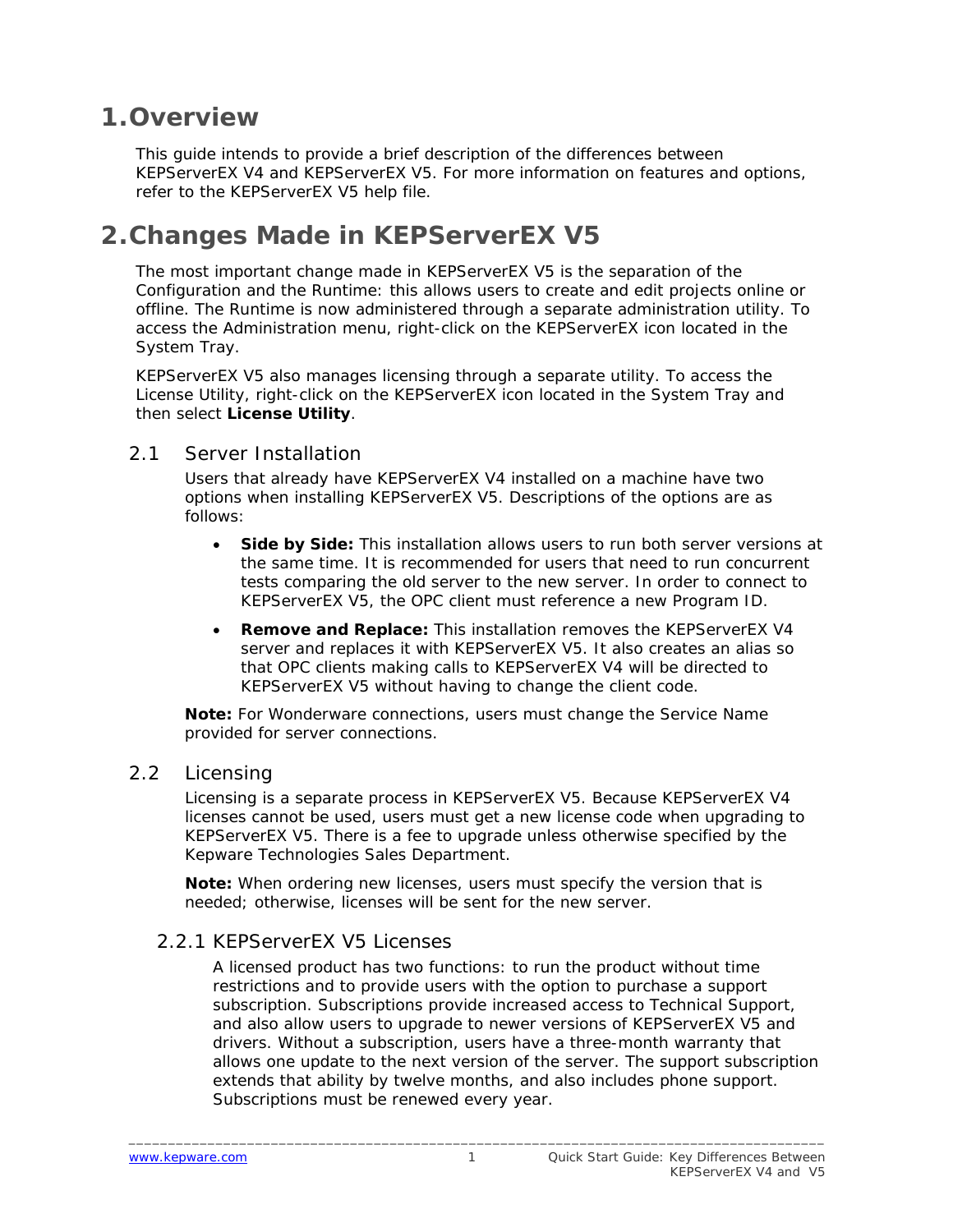#### <span id="page-3-0"></span>2.2.2 License Transfer

The license transfer process has also changed in KEPServerEX V5. Licenses are now transferred to a managed license pool until they are ready to be reinstalled on the new PC. There is no longer a ten day grace period for license activation.

**Note:** An Emergency Activation ID is provided along with the V5 license key for situations in which a PC crashes and license recovery is not an option.

#### 2.3 Server Administration

As a consequence of the separation of the server Runtime and Configuration, many settings that affect how the project runs have been moved to the Project Properties. This means that they will travel with a project when it is moved to a new PC.

Settings that affect how the server works, such as DCOM configuration, have been moved to the KEPServerEX Administration menu. The associated functions and processes are as follows:

- Runtime start and stop.
- Client connection re-initialization.
- Event Log re-initialization.
- User Management.
- UA Management.
- License Utility.
- Server Settings. This includes DCOM Management, Runtime Process Mode (Service or Desktop), Process Priority, and Processor Affinity (multi-core CPU Management).

#### 2.4 KEPServerEX V5 Configuration

The separation of the server Runtime and Configuration means that users can create or edit a project while online or offline. Since the Runtime uses a default project, users must save the edited online project to an OPC or XML-formatted file in order to move it to another PC.

Project settings can now be accessed through the Configuration by clicking **File** | **Project Properties**. Settings include the V4 Project Identification information, OPC DA, OPC DA Compliance, DDE, iFIX PDB, WW FastDDE/Suitelink, OPC AE, and OPC UA.

#### 2.5 Security

#### 2.5.1 OPC Client Connections

To address the demand for improved OPC and DCOM configuration security, KEPServerEX V5 enforces strict DCOM compliance at startup. This server setting is enabled through **Runtime Options**, which may be accessed by right-clicking on the KEPServerEX icon in the System Tray and then selecting **Settings** | **Runtime Options**. Then, locate the checkbox "Use DCOM configuration utility settings" beneath **OPC Connection Security**. The default setting is checked.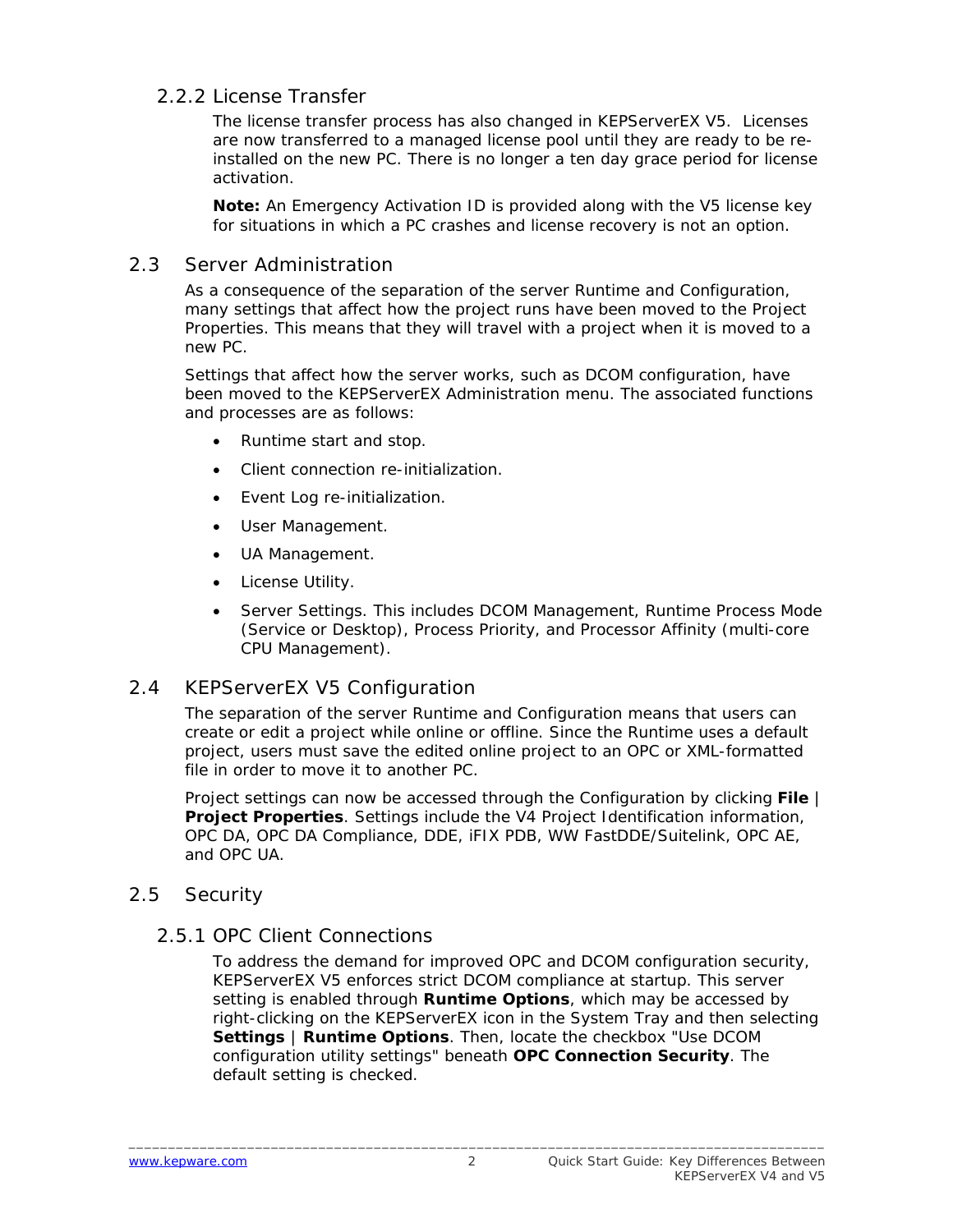<span id="page-4-0"></span>In KEPServerEX V4, this option is accessed through the Configuration by clicking **Tools** | **Options…** | **OPC Settings**. The default setting is unchecked. This means that as long as DCOM is configured, local clients can connect.

**Note:** Users that are unable to connect to KEPServerEX V5 but who can connect to KEPServerEX V4 should uncheck this option.

#### 2.6 Non-OPC Client Connections to the Server

2.6.1 DDE Connections

DDE Clients like Excel connect to the server using a Service Name. This name may be specified in the **DDE** tab of **Project Properties**. The default name is "KEPdde".

- Users that are running the servers side by side must change the Service Name in one of the servers: two DDE servers cannot have the same service name interface.
- Users that are running one server and are unable to connect should check whether KEPServerEX V5 is running as a service. To do so, right-click on the Administration menu and then select **Settings** | **Runtime Process**.

**Note:** Connecting an Interactive Client (which is an application running on the desktop) to an application running as a service is the equivalent of a remote connection. This is not allowed for DDE. Once the server is set to run interactively, users will be able to connect to the server.

#### 2.6.2 FastDDE/Suitelink Connections

Wonderware requires that the server have the ability to be launched when connecting even if it is not running. To do this, the Service Name used for connection must be the actual name of the executable. For KEPServerEX V4, this name is "Servermain". For KEPServerEX V5, it is "Server\_Runtime". Users must change this name in the Wonderware application regardless of whether a "Side by Side" or "Replace and Remove" installation was performed.

**Note:** When running the server as a service, users must configure Wonderware's Access Name to perform a Suitelink Connection even if it is on the same PC.

2.7 Drivers and Plug-Ins Affected by the Server Running as a Service The following driver and component plug-ins work differently when the server is running as a service as opposed to when it is running interactively on the desktop.

#### 2.7.1 Advanced Simulator

The Advanced Simulator Driver uses ODBC to connect to data sources. When running as a service, users can only connect to a data source defined as a System DSN. When running interactively on the desktop, users should utilize User or System DSNs. It is recommended that System DSNs be used.

#### 2.7.2 DataLogger

DataLogger uses ODBC to connect to data sources. When running as a service, users can only connect to a data source defined as a System DSN.